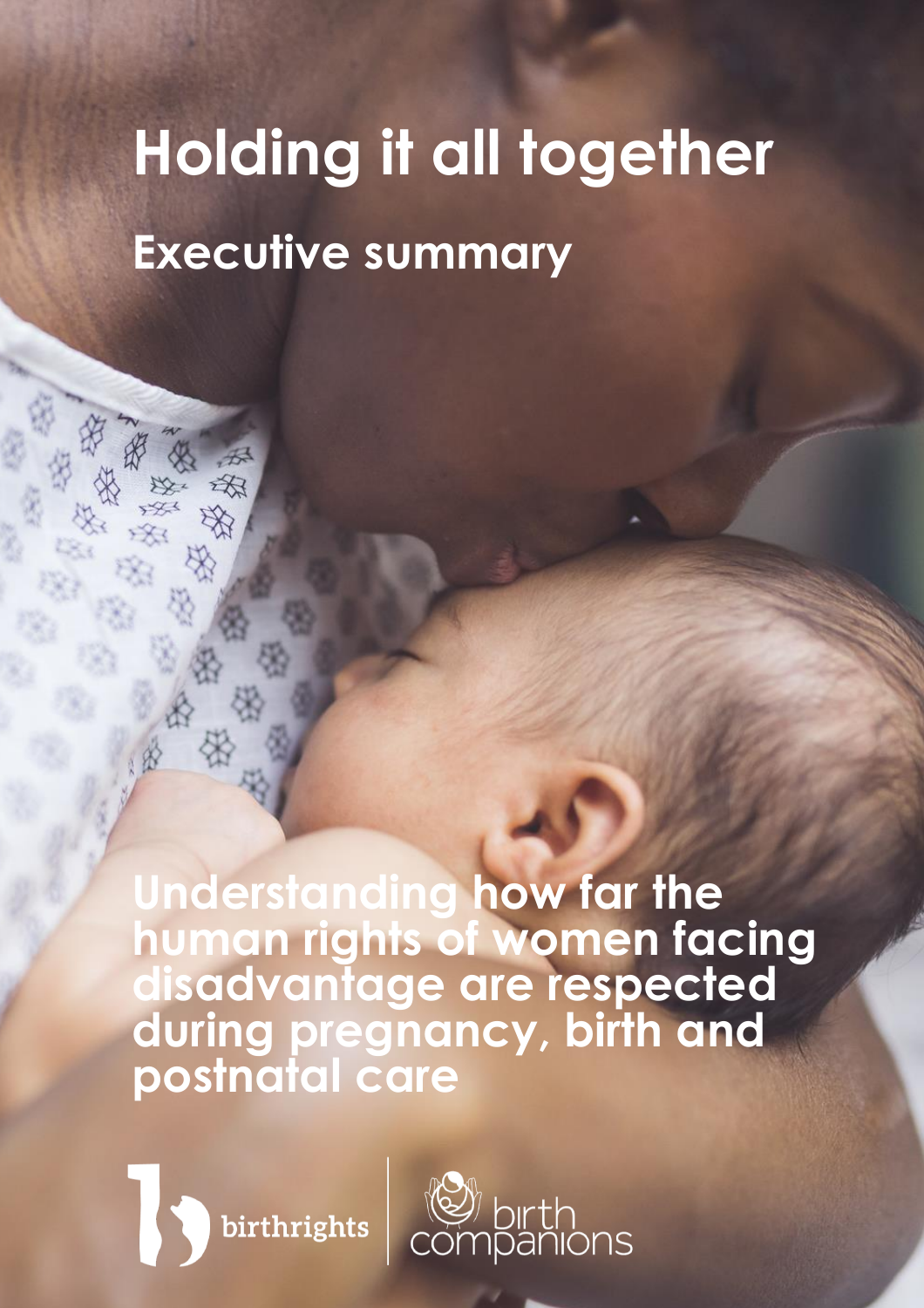## **About us**

**[Birth Companions](http://www.birthcompanions.org.uk/)** is the UK's leading voice on the needs and experiences of pregnant women and new mothers facing severe and multiple disadvantage. We offer practical and emotional support to women before, during and after their baby's birth in prisons across England and in the community in London. We think much more can be done to improve care for pregnant women and new mothers who experience multiple disadvantage, so we commission research and develop policy to make services better during this crucial time.

**[Birthrights](http://www.birthrights.org.uk/)** is the UK's only organisation dedicated to improving women's experience of pregnancy and childbirth by promoting respect for human rights. We believe that all women are entitled to respectful maternity care that protects their fundamental rights to dignity, autonomy, privacy and equality. We provide advice and legal information to women, train healthcare professionals to deliver rights-respecting care and campaign to change maternity policy and systems.

We are grateful to **[Trust for London](https://www.trustforlondon.org.uk/)** for funding this important piece of research.



**Trust for London** 

Tackling poverty and inequality

**Trust for London** is an independent charitable foundation. We aim to tackle poverty and inequality in London and we do this by: funding voluntary and charity groups – currently we make grants totalling around £10 million a year and at any one time we are supporting up to 300 organisations; funding independent research; and providing knowledge and expertise on London's social issues to policymakers and journalists.

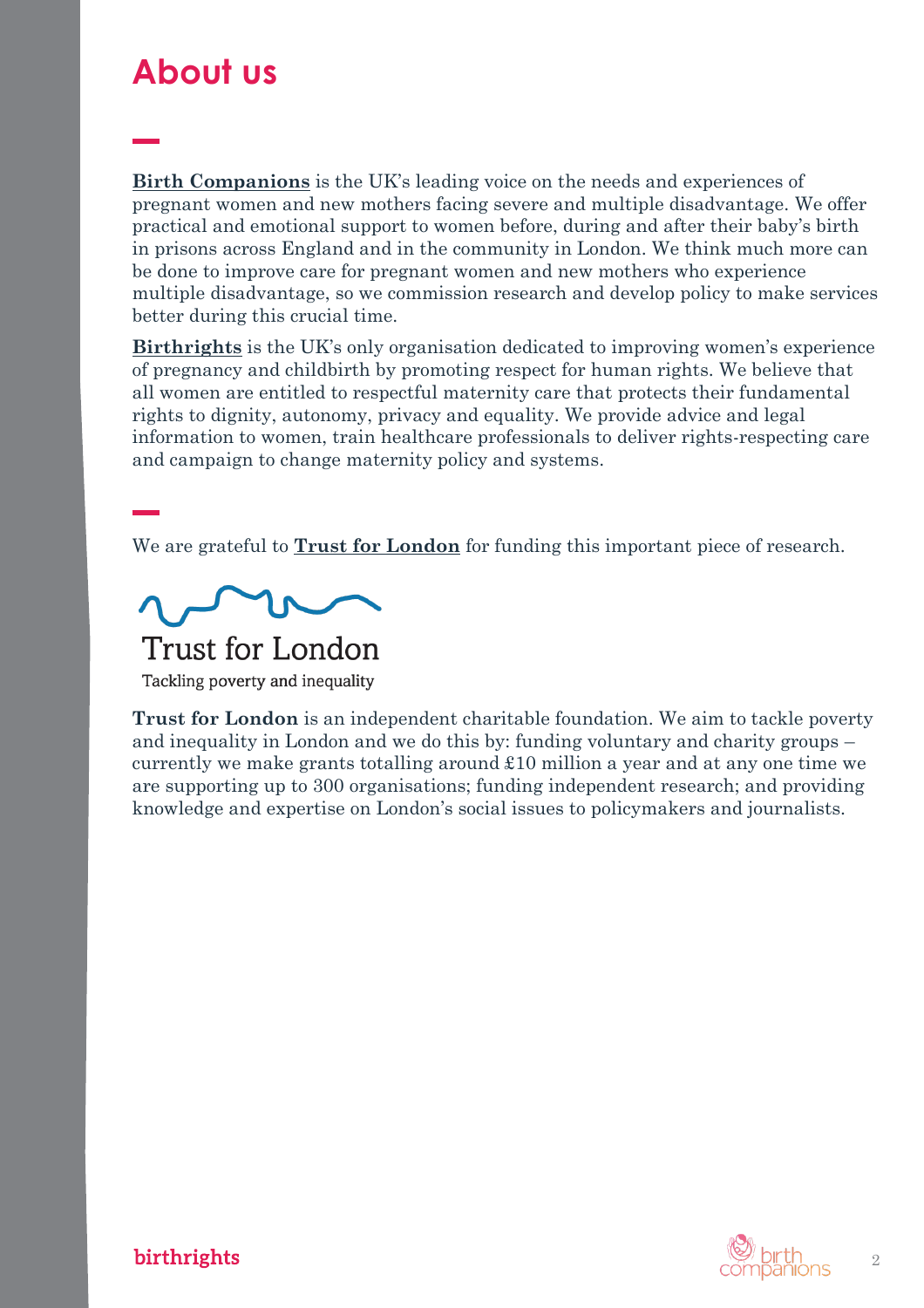### **Foreword**

#### **Kathryn Gutteridge, President, Royal College of Midwives**

The complexity of maternity care in a multicultural United Kingdom with social and economic inequalities is acknowledged throughout service provision, commissioning and researchers alike. Women and their families expect to receive high quality, evidence-based care that will provide them with the cornerstone to their parenting journey. However, if you are a woman facing severe disadvantage then the story is very different.

Birth Companions and Birthrights have frequent contact with women in highly difficult circumstances and in *Holding it all together* they have explored the themes and realities of their journeys through our maternity systems. Some of these women will have experienced horrific traumas in the UK or in other countries, many are simultaneously dealing with a huge range of issues and needs, and some may have very little hope left for the future in their fragile lives. These women are at great risk of further traumatisation, are fearful of authority and expect the worst or very little from care providers.

When working with women facing severe and multiple disadvantage, midwives and maternity professionals come up against a number of barriers. Education and professional knowledge is often lacking, so that the majority of maternity care is provided in a generic fashion, despite these women bringing with them a multitude of risk factors that require a personalised response. Women require care not only from the NHS; they need help from and coordination across public services.

One of the most basic and fundamental issues is that of housing, and yet we know that midwives struggle on a daily basis to access those who can assist with this issue. The movement of asylum-seeking women can also create problems and confusion.

Midwives speak of women being moved with little notice, late in the pregnancy and with no immediate maternity contact to pass on vital information. Mental health services admit that they are overwhelmed in some areas with the effects of asylum seekers and trafficked women's needs. These women more often will require treatment in some way or other throughout their psychological life, and one can only imagine the impact upon the children and family.

Undoubtedly, maternity providers will feel that they themselves are also in need of support when working with women who are in situations of difficulty and distress. We owe it to our midwives and maternity professionals to make navigating and providing care for women much easier.

Whilst the problems in this report are clear, progress is already being made on some of the solutions. Continuity of carer mitigates many of the issues raised, particularly by simply reducing the number of times a woman has to tell her story, avoiding retraumatisation and confusion.

Provision of specialist midwives and teams for vulnerable women can, as the report highlights, hold significant benefits for women, while also reducing the impact upon maternity care providers, but these midwives and teams need to have optimal

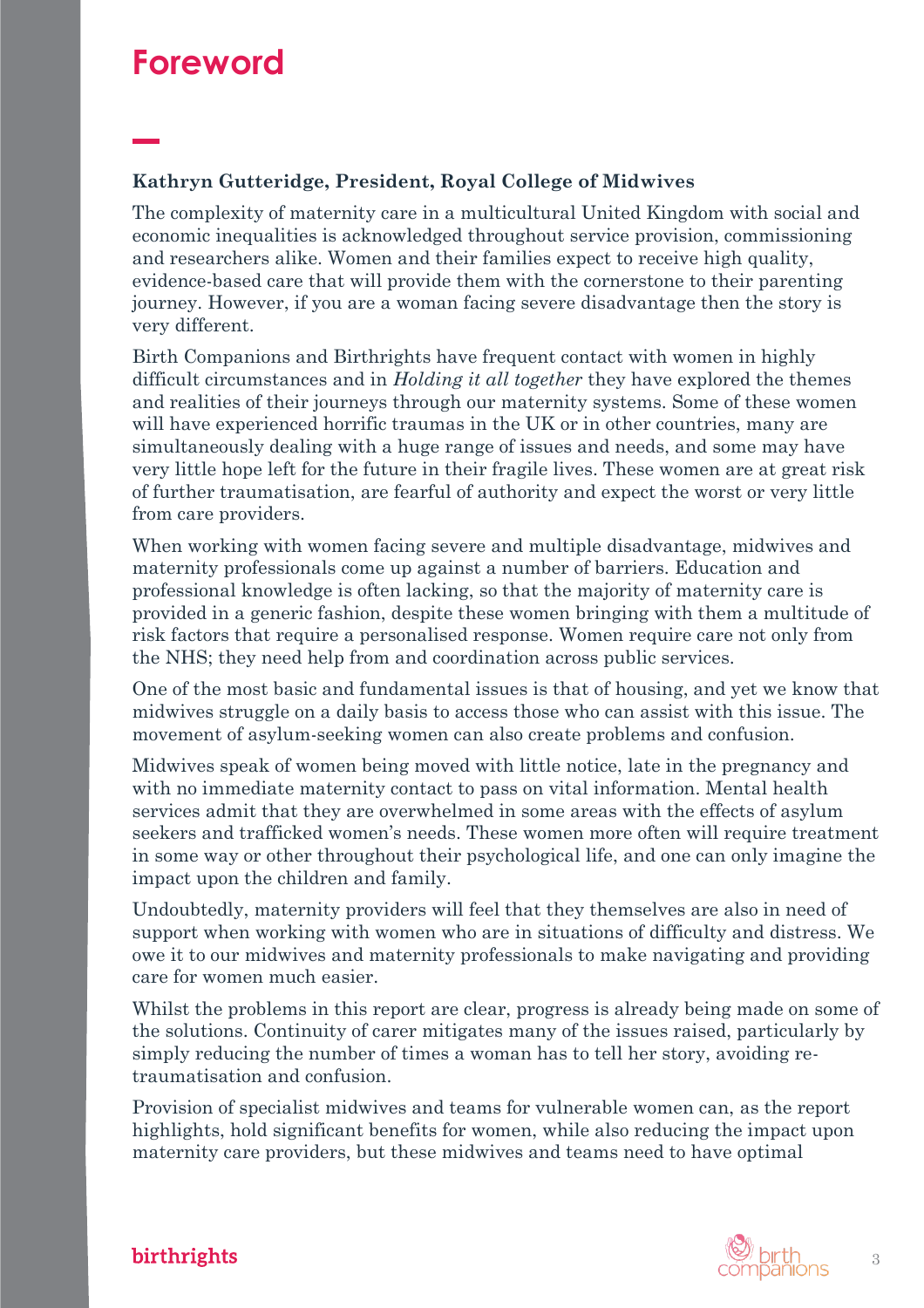caseloads if they are to be effective. It is vital that those providing care for such a group of women can access psychological supervision, thereby reducing the risk of acquired trauma.

I strongly believe that this report is vital to all services providing maternity care but also to those who are in the networks around them. Housing, mental health, police and border agencies, education and many more need to be more aware of the implications of working in silos. If we are to reduce the risk of stillbirth, maternal death and injuries acquired during the childbearing episode, and reduce the incidence and impact of health and social inequalities across generations, it has never been more important to highlight the needs of the women experiencing severe and multiple disadvantage.

### **Our research**

**In 2017, Birthrights and Birth Companions started a joint project to explore women's experiences of maternity care in London through our combined prisms. We set out to investigate whether women already facing disadvantage in many parts of their lives could access respectful maternity care that protected their fundamental rights to safety, dignity, autonomy, privacy and equality.**

We focused on London, because women facing multiple disadvantage are overrepresented in maternal deaths in the capital. <sup>1</sup> This research also complements existing Birth Companions research with the Revolving Doors Agency supporting the transformation of maternity services in North East London.<sup>2</sup> Funding from Trust for London enabled us to build on this existing evidence on women's experiences in London, though the findings are relevant to maternity services across the UK.

We interviewed **12 women** who faced severe and multiple disadvantage during their maternity care and **26 professionals and volunteers** who work with women dealing with complex needs, including: midwives working in specialist roles across public health, perinatal mental health,<sup>3</sup> safeguarding and maternal medicine;<sup>4</sup> midwives not working in specialist roles; specialist health visitors; Family Nurse Partnership (FNP) nurses; and Birth Companions volunteer birth supporters and staff members.

<sup>4</sup> Maternal medicine midwives support women with pre-existing medical conditions, or medical conditions which arise during pregnancy.



<sup>1</sup> NHS London Clinical Networks (2016). *[London maternal deaths: A 2015 review.](http://www.londonscn.nhs.uk/wp-content/uploads/2016/08/London-maternal-mortality-report-2015.pdf)*

<sup>2</sup> [Birth Companions and the Revolving Doors Agency \(2018\).](https://hubble-live-assets.s3.amazonaws.com/birth-companions/attachment/file/7/RDA_BC-REPORT_WEB_FINAL.pdf) *Making Better Births a reality for women [with multiple disadvantages](https://hubble-live-assets.s3.amazonaws.com/birth-companions/attachment/file/7/RDA_BC-REPORT_WEB_FINAL.pdf)*.

<sup>3</sup> Perinatal mental health refers to mental health problems which arise during pregnancy or in the first year after childbirth.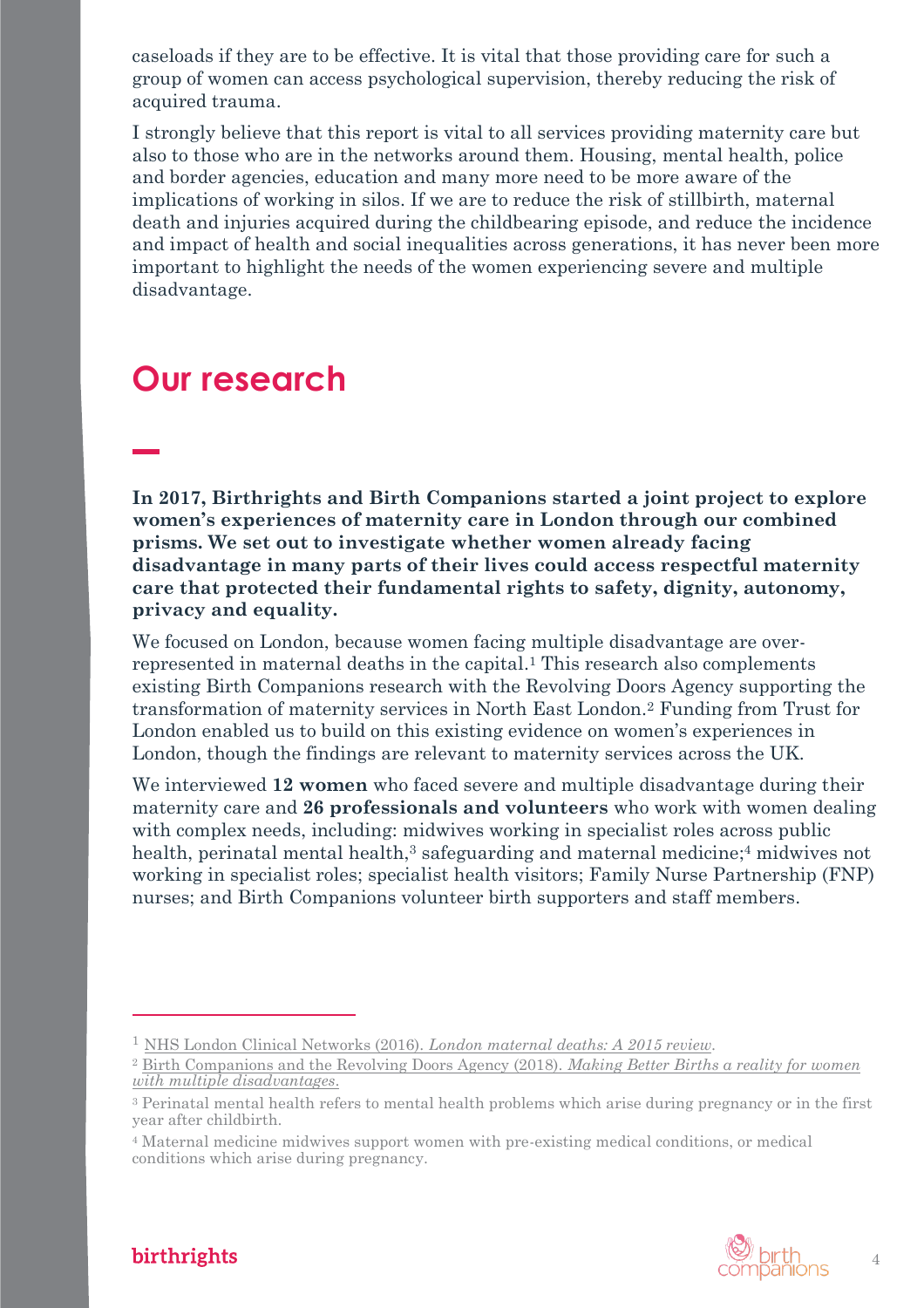We asked the women to tell us about their experiences of care during pregnancy and early motherhood, and we asked the professionals and supporters to tell us about their work and what makes it easier, or harder, to support these women.<sup>5</sup>

#### **Severe and multiple disadvantage**

What do we mean by 'severe and multiple disadvantage'? Understanding women's experiences of multiple disadvantage holds the key to tackling health and social inequalities. In this report, we refer to multiple disadvantage where women experienced three or more complex health or social factors at the same time. **When asked about the disadvantages they faced, all twelve of the women who took part in the research experienced at least three; eight experienced five or more.**



Women chose what to tell the interviewer, so it is likely this account understates their experiences. The most common disadvantages were:

- almost all the women were living in **temporary, unstable or unsuitable housing**
- nine women were **not in a relationship with the father of their baby**, four of those women described being **alone** or feeling **isolated.** At least three women did not have (social) support from friends or family during labour
- six women described **historic or recent trauma;** three of these described multiple traumas or abuse
- five women said they **did not have enough money to meet everyday needs** including food, rent, travel and baby clothes
- five women described **mental health concerns** or engagement with mental health support
- four women had long-term **physical health conditions**; four had pregnancyrelated conditions; three had concerns about their baby's health
- four women were **asylum seekers**, including at least two who had been **trafficked** and/or sexually exploited
- only three women described **having a job** during their pregnancy; one had to leave work earlier than planned because her managers were unhappy with her attending antenatal appointments; another was working a zero-hours contract and had her hours cut when she said she was pregnant.

<sup>&</sup>lt;sup>5</sup> Throughout this report, for shorthand we refer to the women facing severe and multiple disadvantage who were interviewed as "women" or "a woman" and the professionals and supporters (who also happened to be women) by their specific job roles, where relevant, or as "professionals".

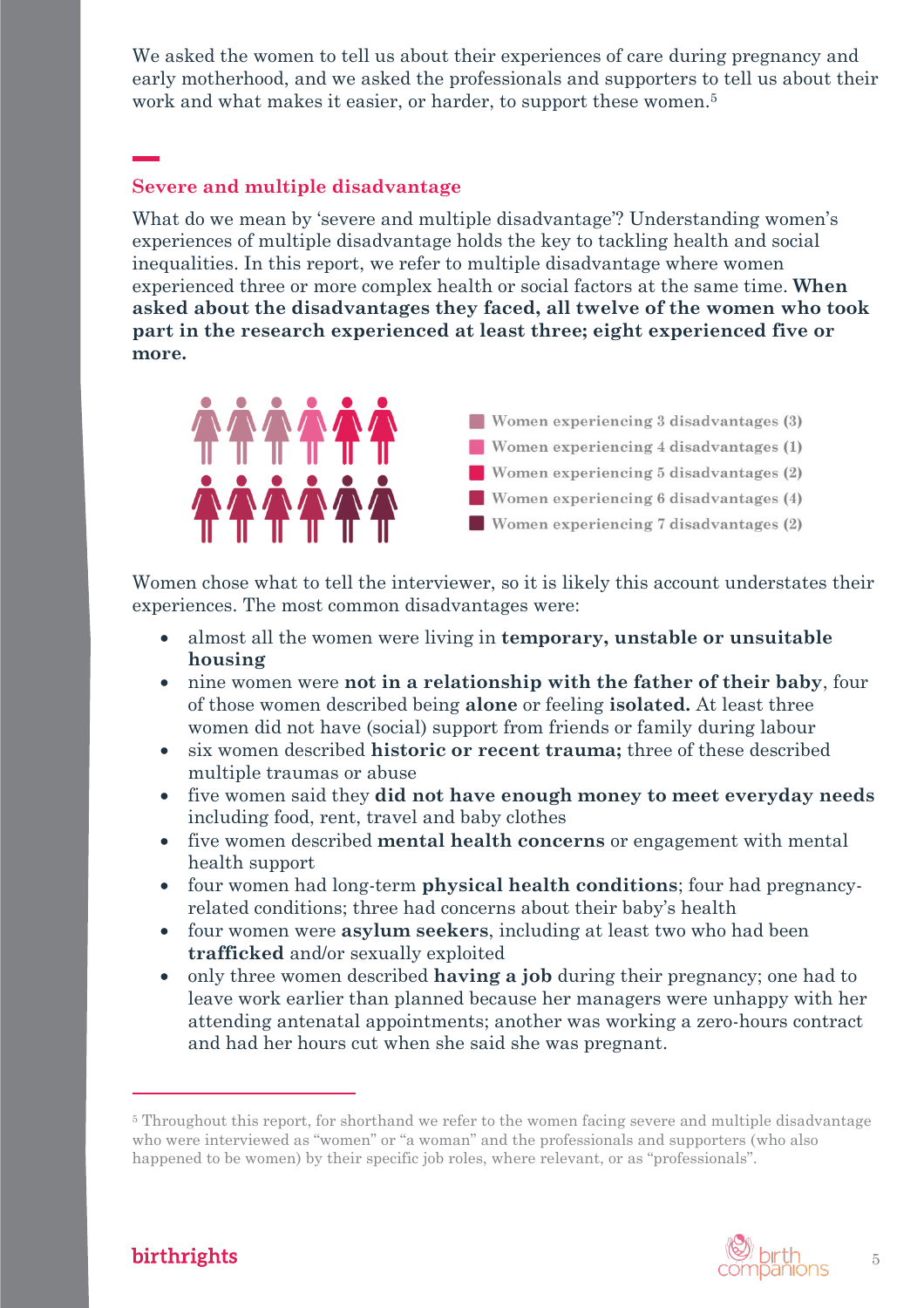Their ages ranged from 19-45 years. 11 women were from Black, Asian and Minority Ethnic (BAME) groups, one was White European.

Our findings build on the growing body of evidence that women facing severe and multiple disadvantage are more likely to die during pregnancy or after childbirth,<sup>6</sup> and that their babies are also more likely to die.<sup>7</sup> Women facing multiple disadvantage also experience poorer maternity care, need extra support and trusted relationships to navigate their care,<sup>8</sup> and face inequities in the current provision of care. They are more likely to experience mental ill health during pregnancy, but less likely to be offered support. <sup>9</sup> There are inconsistencies in access to services between different geographical areas in London. 10

### **Legal and policy context**

Human rights are the rights we all share by virtue of being human. In the UK, they are protected by law, which sets out the way we can expect to be treated by Government and all public bodies, such as the NHS. The Human Rights Act 1998 incorporates the rights protected by the European Convention on Human Rights into domestic law. Human rights are also protected by common law. Human rights law requires personalised maternity care that treats women as individuals.<sup>11</sup>

Respect for women's fundamental human rights to dignity, autonomy and equality should be central to the delivery of high quality, safe maternity care, as the NHS Maternity Transformation Programme Better Births recognises. <sup>12</sup> Yet our research highlights particular areas where the rights of women facing severe and multiple disadvantage appear to be under threat.

<sup>&</sup>lt;sup>11</sup> For more information see [Birthrights' factsheet "Human Rights in Maternity Care".](https://www.birthrights.org.uk/factsheets/human-rights-in-maternity-care/) <sup>12</sup> National Maternity Review (2016). *[Better Births: improving outcomes of maternity services in](https://www.england.nhs.uk/wp-content/uploads/2016/02/national-maternity-review-report.pdf) [England](https://www.england.nhs.uk/wp-content/uploads/2016/02/national-maternity-review-report.pdf)*.



<sup>6</sup> [Knight M, Bunch K, Tuffnell D, Jayakody H, Shakespeare J, Kotnis R, Kenyon S, Kurinczuk JJ \(Eds.\)](https://www.npeu.ox.ac.uk/downloads/files/mbrrace-uk/reports/MBRRACE-UK%20Maternal%20Report%202018%20-%20Web%20Version.pdf) on behalf of MBRRACE-UK (2018). *[Saving Lives, Improving Mothers' Care](https://www.npeu.ox.ac.uk/downloads/files/mbrrace-uk/reports/MBRRACE-UK%20Maternal%20Report%202018%20-%20Web%20Version.pdf) - Lessons learned to inform [maternity care from the UK and Ireland Confidential Enquiries into Maternal Deaths and Morbidity](https://www.npeu.ox.ac.uk/downloads/files/mbrrace-uk/reports/MBRRACE-UK%20Maternal%20Report%202018%20-%20Web%20Version.pdf) [2014-16;](https://www.npeu.ox.ac.uk/downloads/files/mbrrace-uk/reports/MBRRACE-UK%20Maternal%20Report%202018%20-%20Web%20Version.pdf)* [NHS London Clinical Networks \(2016\). London maternal deaths: A 2015 review](http://www.londonscn.nhs.uk/wp-content/uploads/2016/08/London-maternal-mortality-report-2015.pdf)*.*

<sup>7</sup> [Draper, E, Gallimore, I, Kurinczuk, J, Smith, P, Boby, T, Smith, L & Manktelow, B \(2018\).](https://www.npeu.ox.ac.uk/downloads/files/mbrrace-uk/reports/MBRRACE-UK%20Perinatal%20Surveillance%20Full%20Report%20for%202016%20-%20June%202018.pdf)  *MBRRACE-UK [Perinatal Mortality Surveillance Report, UK Perinatal Deaths for Births from January](https://www.npeu.ox.ac.uk/downloads/files/mbrrace-uk/reports/MBRRACE-UK%20Perinatal%20Surveillance%20Full%20Report%20for%202016%20-%20June%202018.pdf) [to December 2016](https://www.npeu.ox.ac.uk/downloads/files/mbrrace-uk/reports/MBRRACE-UK%20Perinatal%20Surveillance%20Full%20Report%20for%202016%20-%20June%202018.pdf)*.

<sup>8</sup> McLeish, J and Redshaw M (2019). 'Maternity Experiences of mothers with multiple disadvantages in England: A qualitative study'. *Women and Birth*, 32(2),178-184; [Birth Companions and the Revolving](https://hubble-live-assets.s3.amazonaws.com/birth-companions/attachment/file/7/RDA_BC-REPORT_WEB_FINAL.pdf) Doors Agency (2018). *[Making Better Births a reality for women with multiple disadvantages;](https://hubble-live-assets.s3.amazonaws.com/birth-companions/attachment/file/7/RDA_BC-REPORT_WEB_FINAL.pdf)*[Thomson,](https://hubble-live-assets.s3.amazonaws.com/birth-companions/attachment/file/2/Birth_Companions_Research_Project_UCLan.pdf)  [G and Balaam, M \(2016\). Birth Companions Research Project: Experiences and Birth Outcomes of](https://hubble-live-assets.s3.amazonaws.com/birth-companions/attachment/file/2/Birth_Companions_Research_Project_UCLan.pdf) [Vulnerable Women. University of Central Lancashire.](https://hubble-live-assets.s3.amazonaws.com/birth-companions/attachment/file/2/Birth_Companions_Research_Project_UCLan.pdf) 

<sup>9</sup> Redshaw, M and Henderson, J (2016). 'Who is actually asked about their mental health in pregnancy and the postnatal period? Findings from a national survey' *BMC Psychiatry*, 15(1), 322.

<sup>10</sup> [Birth Companions and the Revolving Doors Agency \(2018\)](https://www.birthcompanions.org.uk/resources/6-making-better-births-a-reality-for-women-with-multiple-disadvantages) *Making Better Births a reality for women [with multiple disadvantages.](https://hubble-live-assets.s3.amazonaws.com/birth-companions/attachment/file/7/RDA_BC-REPORT_WEB_FINAL.pdf)*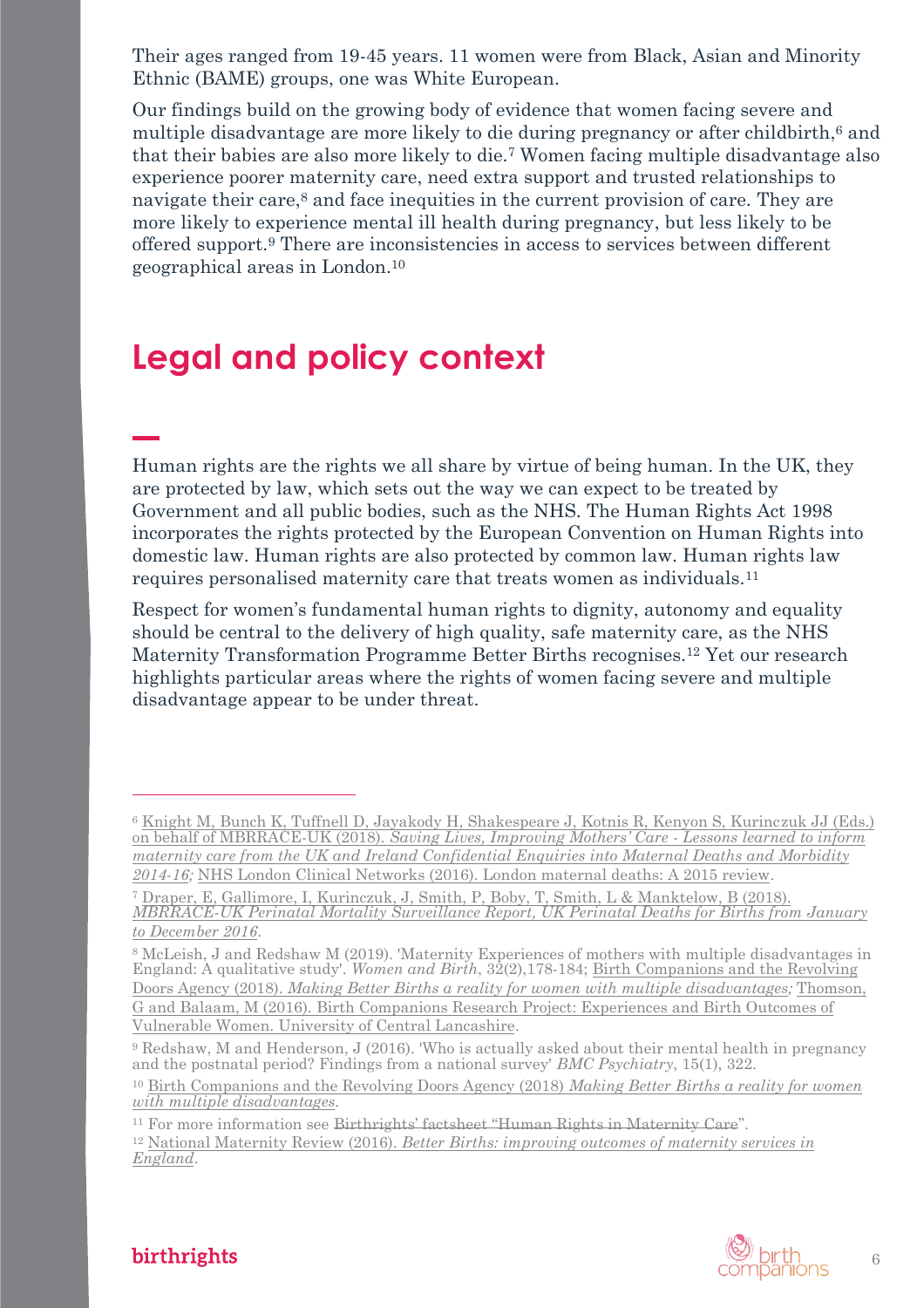These are the core themes in our report:

- Choice and consent
- Trauma and dignity
- Asylum and immigration
- Housing and hardship
- Specialist midwives and continuity of carer
- Navigating multiple systems and services

The time for change is now. We welcome the vision of Better Births (2016) to achieve maternity care that is "*safer, more personalised, kinder, professional and more family friendly*". The recent NHS Long Term Plan (2019) is an important step forward in addressing the needs of the most disadvantaged.<sup>13</sup> It includes a commitment that *"action to drive down health inequalities is central to everything we do"*, with specific pledges on *"enhanced and targeted continuity of carer to help improve outcomes for the most vulnerable mothers and babies"*, <sup>14</sup> increased access to perinatal mental healthcare, and embedding women's voices in work to improve care.

We hope our research adds to the imperative to make these aspirations reality. Our findings demonstrate the value placed by both women and professionals on specialist midwife support and continuity of carer. Our findings also highlight areas where women's rights are not consistently upheld, sometimes with devastating consequences.

We point to areas where further concerted action is needed to ensure that all women – but particularly those facing the greatest challenges – receive maternity care which is dignified, safe, trauma-informed and respects their fundamental human rights. We look forward to working with NHS England, the Royal Colleges, Public Health England, the Department for Health and Social Care and the Department for Education, as well as the Nursing and Midwifery Council, Local Authorities and Integrated Care Systems, the Voluntary and Community Sector and other partners to take forward this important agenda.

<sup>14</sup> Continuity of carer was not tightly defined for the purposes of the project but is used to refer to care where a named midwife provides and co-ordinates a woman's maternity care throughout the antenatal period, during birth and after the birth. During the research interviews, women were asked whether they generally saw the same midwife or different ones.



<sup>13</sup> NHS (2019). *[The NHS Long Term Plan](https://www.longtermplan.nhs.uk/wp-content/uploads/2019/01/nhs-long-term-plan.pdf)*.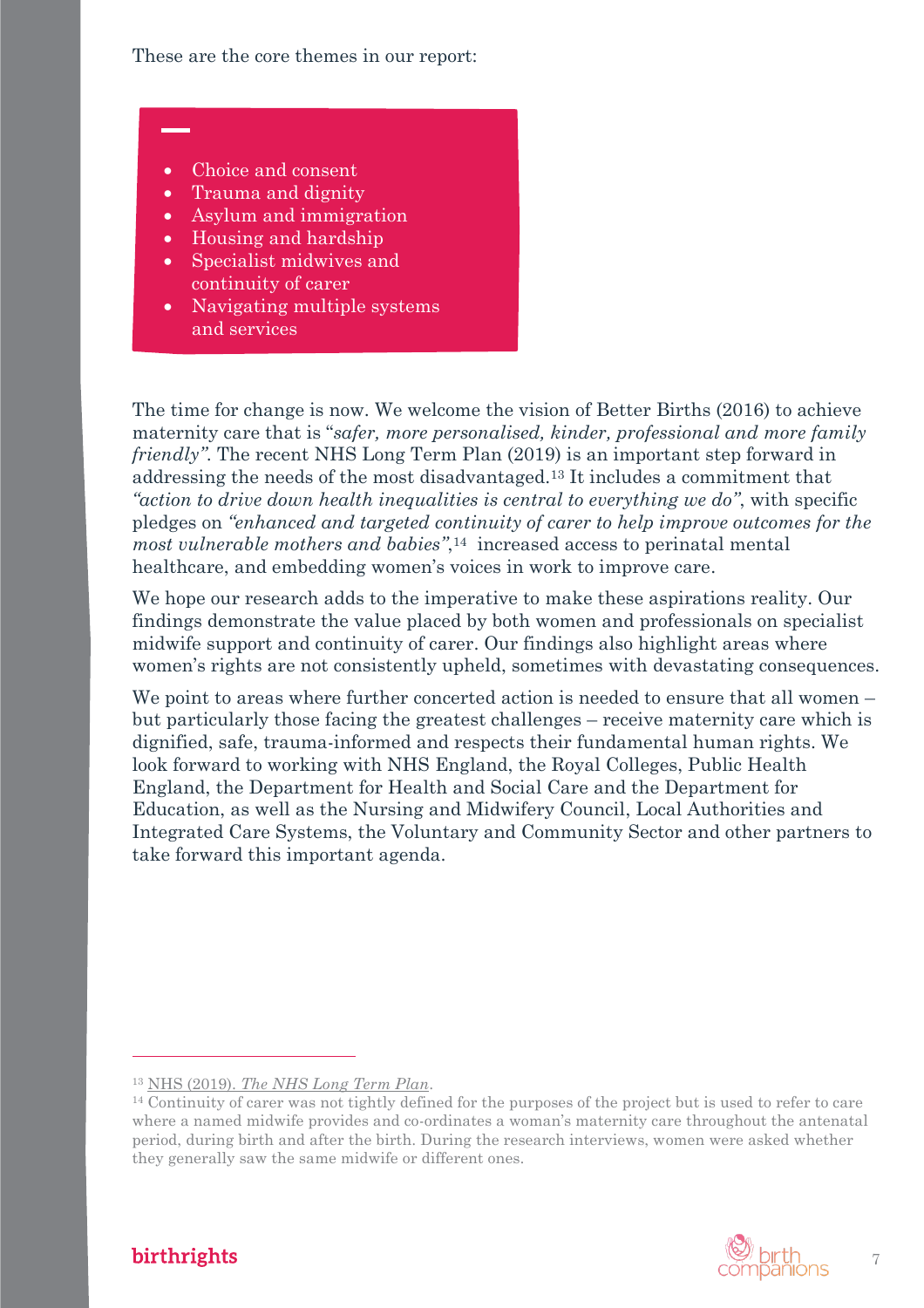### **Our findings**

*Our research suggests that in many cases women's rights are not being upheld, in particular, their rights to:*

- *safe and appropriate maternity care*
- *respectful and dignified treatment*
- *autonomy, choice and consent*
- *respect for private and family life*
- *equality*

Some women we interviewed spoke very positively about the care and support they had received from maternity and other services. Others felt they had received impersonal or patchy care, or at worst described care that raised significant human rights issues.<sup>15</sup>

Overall, the views of both women and professionals on what they identified as core themes were largely consistent, in terms of both positive and negative experiences.

#### **Theme one: Choice and consent**

Choice and consent sit at the heart of safe and respectful maternity care, protected by Article 8 of the European Convention (right to private and family life), which the courts have interpreted as the right to autonomy – to decide what happens to your own body.

However, three quarters of the women interviewed described situations where their choices were not respected or they did not feel supported to give informed consent.

Eight women said they had either not known about, or not been offered, choices in their maternity care, or that they had 'not been allowed' certain choices. Seven said they had not understood, or had been confused by, aspects of their care. Professionals commented that many women did not expect choice, and that women could find themselves *"browbeaten"* into compliance by healthcare professionals. Three women described interventions being carried out in situations where, it seems, consent had not been obtained. Professionals described examples where other healthcare professionals had failed to secure consent.

<sup>&</sup>lt;sup>15</sup> For more information and examples of human rights issues in maternity care see British Institute for [Human Rights, Birthrights and Royal College of Midwives \(2016\).](https://birthrights.org.uk/wp-content/uploads/2019/03/Midwifery_Web_Version-2.pdf) *Midwifery and Human Rights: A [practitioner's guide](https://birthrights.org.uk/wp-content/uploads/2019/03/Midwifery_Web_Version-2.pdf)*.

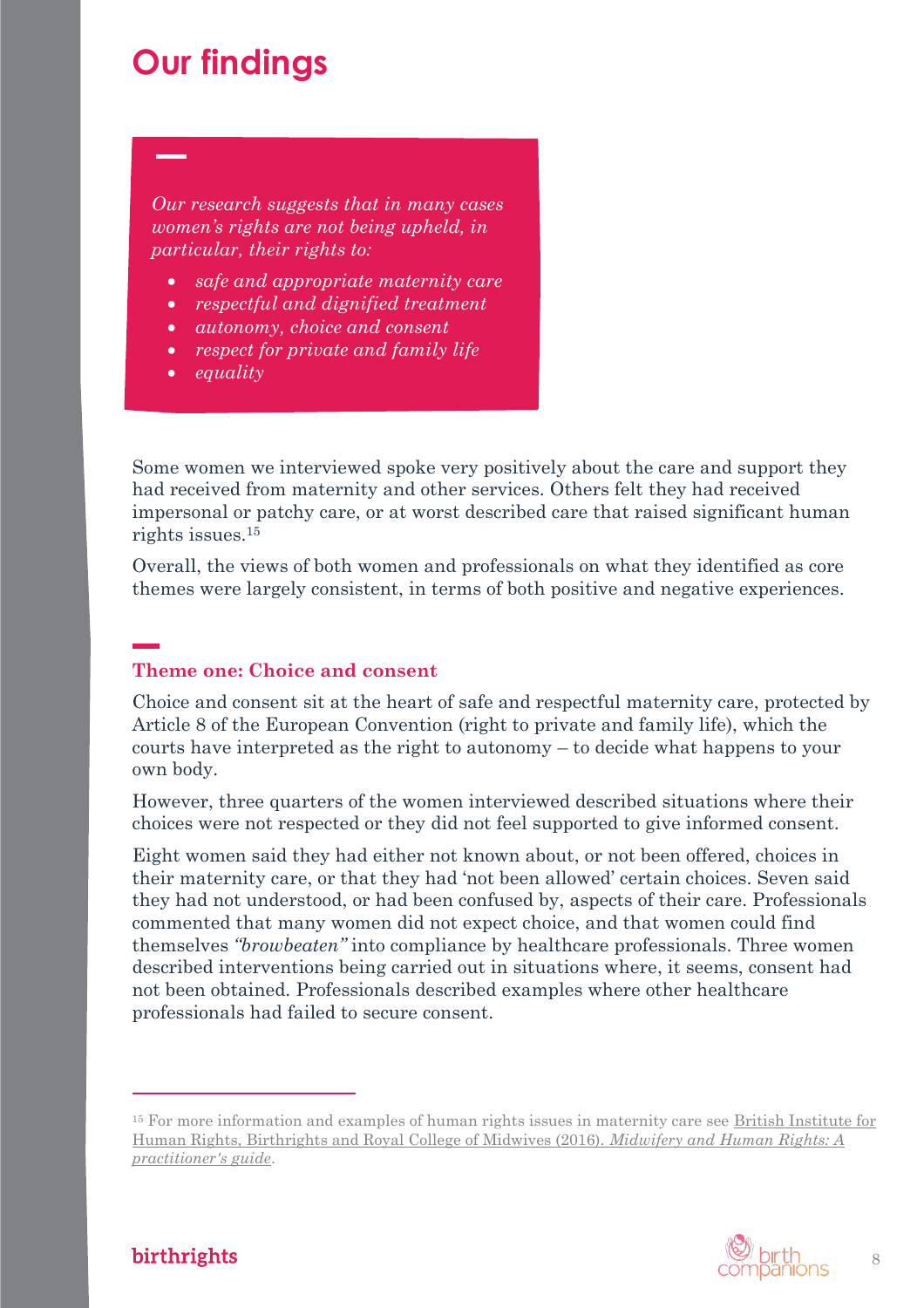Professionals and birth supporters thought women already dealing with multiple disadvantage were unlikely to access debriefing services or to complain: *"The women who come forward saying "this wasn't ok for me" are the women who've been taught in their lives to expect better."*

Specialist midwives and birth supporters talked about being able to have extra time to discuss choices and build women's confidence to ask questions, to articulate preferences and to give or decline consent. Nonetheless, professionals suggested that some women (for example, younger women or women with mental health conditions) might face particular scrutiny if they declined procedures.

Only two of the twelve women said they had been supported to make a birth plan, and only three described accessing antenatal education. Six expressed birthplace preferences, but none gave birth in the place where they had hoped to.

*"In particular moments when I needed care and support…I couldn't communicate."*

Midwives and birth supporters raised specific concerns about consent for women who required language support and for women with learning difficulties. One woman we interviewed received no interpretation support at all during her maternity care. Midwives' experience of

language support varied widely – some were almost always able to access good quality support, while others had only partial access. Language support for women with limited, rather than no English, was thought to be lacking.

Midwives raised concerns about clinical safety, as a result of the lack of language support or inaccurate interpretation. They also questioned whether the spirit of consent and choice was accurately interpreted at all times. Midwives were concerned that women with learning or cognitive difficulties were not always appropriately identified and supported, particularly where family members were offering support or speaking for them.

If NHS Trusts fail to provide equal access to care which supports and promotes women's autonomy in decision-making, they may be in breach of Articles 8 and 14 (protection from discrimination) of the European Convention.

#### **Theme two: Trauma and dignity**

Human rights law affords all women the right to access safe and appropriate maternity care, which respects their fundamental human dignity. Failure to provide such care could lead to a risk to life and a breach of Article 2 of the European Convention (right to life). The requirement to provide personalised care that respects women's dignity, autonomy and individual needs (Article 8) means experiences of trauma must be taken into account by caregivers.

Six of the women interviewed described recent or childhood experiences of domestic abuse, sexual abuse or exploitation, previous birth trauma or referred to other unspecified historic trauma. It is likely that the incidence of prior trauma described in this summary understates women's experience, as it only includes what they chose to disclose to the interviewer. Some women raised wider issues – such as lack of privacy or support – which they felt compromised their dignity and exacerbated their trauma.

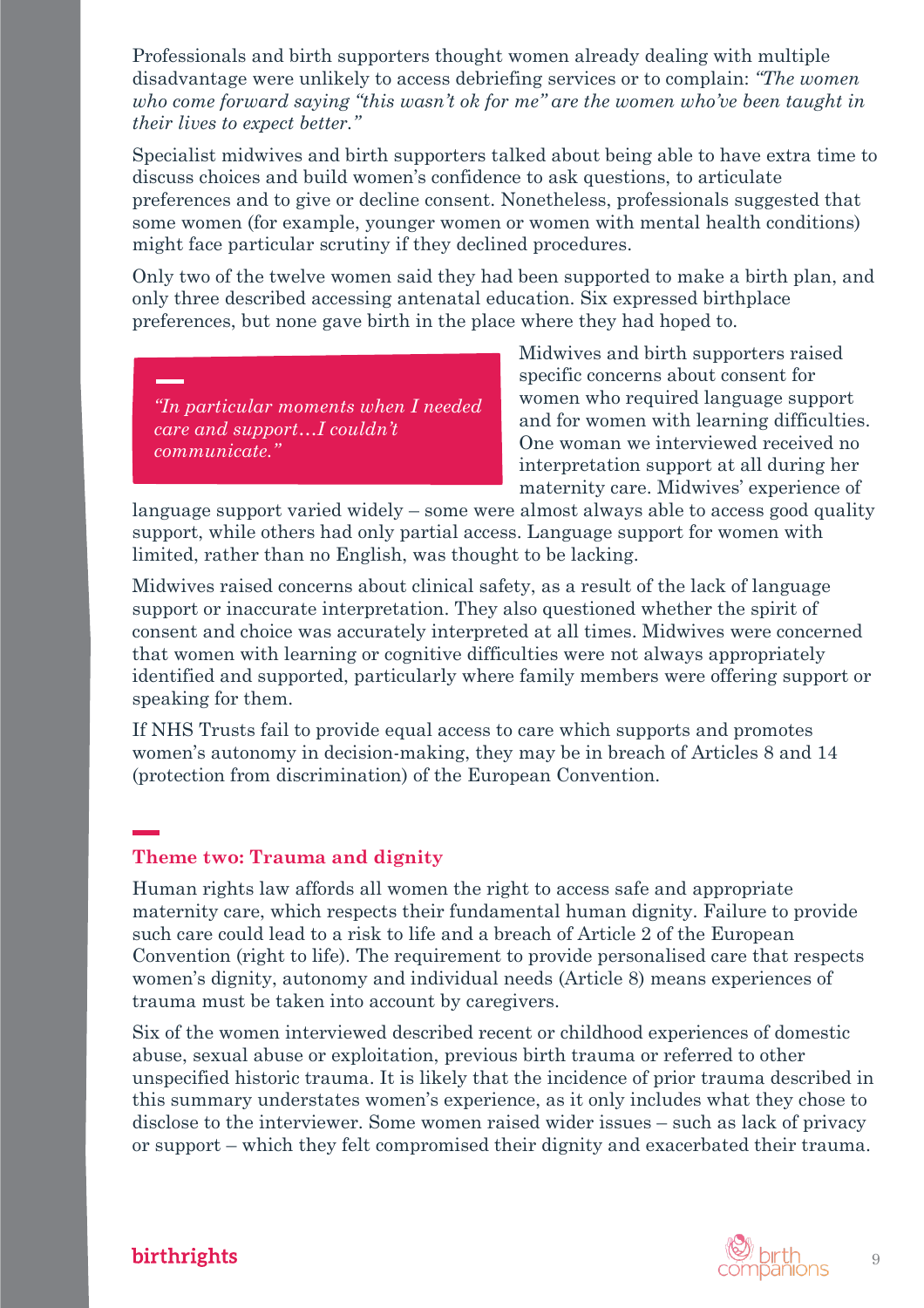Two thirds of the women described being frightened – *"I thought I was going to die"* – during their most recent birth, when they were not offered or given pain relief, or were left alone or unsupported at a time when they did not feel safe.

Women who did disclose prior trauma to healthcare professionals said this did not always result in support or *"a listening ear"*. Some professionals identified a lack of recognition of the support needs of women whose infants were removed by social services, a very traumatic experience. In one case, a midwife described being asked to undertake postnatal checks for a baby who had been removed by social services, but said that no postnatal care had been arranged for the mother. This example represents a possible breach of the woman's Article 2 rights in relation to access to healthcare and Article 3 rights to be free from inhuman or degrading treatment (treatment which could cause severe mental or physical suffering).

Some women found the lack of privacy on the maternity ward difficult, particularly when discussing challenging issues in their lives (this echoes previous research from Birth Companions and the Revolving Doors Agency16). This distress could be exacerbated when men were

"*I was not really comfortable talking about it on the ward but I had no choice."*

present, especially for women who had recently left situations of abuse or exploitation. One woman described how uncomfortable she was having intimate procedures carried out on the antenatal ward with "*men around"*. Birth supporters reported women finding it *"humiliating"* when visits from social services were overheard on the ward. Yet Article 8 of the European Convention makes clear all women's rights to privacy and dignity should be respected.

Many of the women described the situations in which they lived as very difficult. Some felt unsupported with, or unable to share information about, these circumstances. Others said they were not provided with the physical and emotional support they needed after labour. One described being forgotten about postnatally: she had been taken to see her baby in the neonatal unit, and then left there in a wheelchair unable to move.

Midwives also reported the risk of experiencing trauma themselves. Specialist midwives said they were able to provide a *"safe space"* for women, but that sometimes the responsibility could be *"exhausting"*. They said they needed support in this role. Professionals described the need for trauma-informed care and additional training for healthcare professionals in recognising trauma and complex needs.

#### **Theme three: Asylum and immigration**

Article 14 requires that all of the rights and freedoms set out in the European Convention must be protected and applied without discrimination. This makes it illegal to discriminate on a wide range of grounds including 'sex, race, colour, language, religion, political or other opinion, national or social origin, association with

<sup>16</sup> [Birth Companions and the Revolving Doors Agency \(2018\).](https://www.birthcompanions.org.uk/resources/6-making-better-births-a-reality-for-women-with-multiple-disadvantages) *Making Better Births a reality for women [with multiple disadvantages](https://hubble-live-assets.s3.amazonaws.com/birth-companions/attachment/file/7/RDA_BC-REPORT_WEB_FINAL.pdf)*.

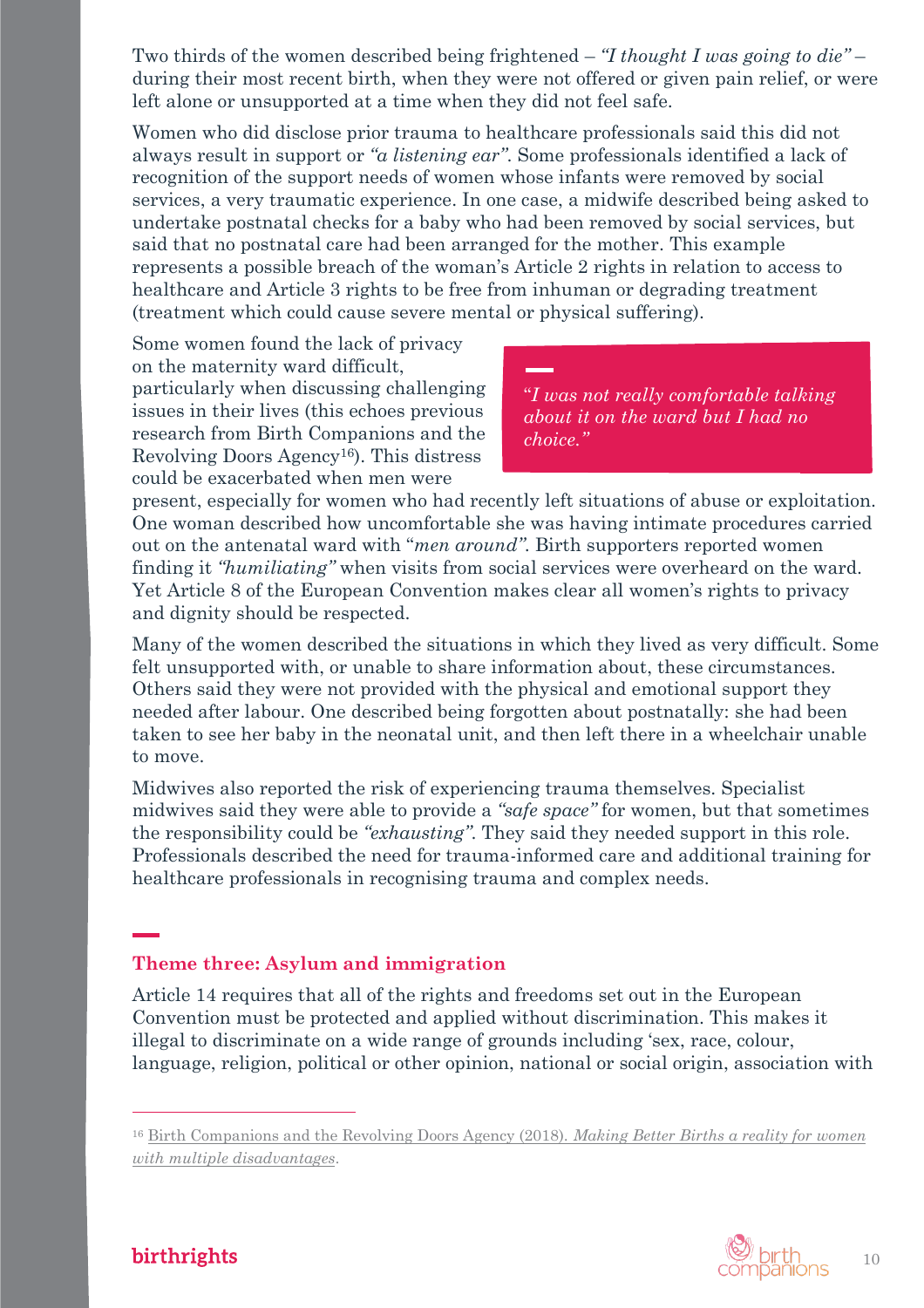a national minority, property, birth or other status'.<sup>17</sup> In the maternity care context, this means all women, no matter who they are, should have equal access to safe and appropriate care that respects their dignity and autonomy.

A third of the women interviewed said they were current or recent asylum seekers. At least two had been trafficked and sexually exploited. Overall, the women in this group seem to have had worse experiences than the other women interviewed for this report, which raises concerns about whether their Article 14 rights are being upheld.

They commonly lived in insecure housing, which disrupted their maternity care; were particularly vulnerable to social isolation; and had worse experiences of choice and consent during their maternity care, with three women saying they had not been told about what care they could expect in the UK. One had received no antenatal care before she arrived in the UK seven months pregnant. Another woman indicated she had only attended some of her antenatal care and a third described finding it difficult to keep track of, and attend, her antenatal appointments.

"*The midwife was standing there but I wished someone was holding my hand, telling me it was going to be fine, don't worry, but the midwife was just standing there waiting for me to...waiting for the baby to come".* 

Most described maternity appointments as being focussed solely on routine checks, even in cases where midwives were aware of their background and history of trauma: "*When I go to the hospital they just checked the baby every time, that was it*". Two women specifically described feeling unsupported during labour.

Some women described needing help with practical issues – such as completing forms, keeping track of belongings, finding childcare and clothing – which was not forthcoming. One woman described leaving hospital with her newborn wrapped in a hospital towel as she had no baby clothes.

None of the women we interviewed reported being asked to pay NHS charges. However, the midwives we spoke to expressed deep unhappiness with NHS charging policies and how these left midwives feeling as if they were 'policing' immigration, something they considered beyond their remit as healthcare professionals. Midwives described Overseas Visitors Managers acting in what they saw as an inappropriate manner and interrupting appointments. They worried that, as a result, women were avoiding antenatal care and re-presenting with greater emergency needs in labour.

Similarly, a joint statement from the Royal Colleges of Paediatrics and Child Health, Obstetricians and Gynaecologists, and Physicians, and the Faculty of Public Health, described NHS charging as *"a concerning barrier to care."18* We are concerned that deterring women from seeking care jeopardises their Article 2 rights to safe and appropriate maternity care.

<sup>18</sup> [Royal College of Physicians \(2018\). Royal colleges support suspension of NHS overseas visitor charges](https://www.rcplondon.ac.uk/news/royal-colleges-support-suspension-nhs-overseas-visitor-charges-pending-review)  [pending review](https://www.rcplondon.ac.uk/news/royal-colleges-support-suspension-nhs-overseas-visitor-charges-pending-review)*.*



<sup>17</sup> For more information, see: [https://www.equalityhumanrights.com/en/human-rights-act/article-14](https://www.equalityhumanrights.com/en/human-rights-act/article-14-protection-discrimination) [protection-discrimination.](https://www.equalityhumanrights.com/en/human-rights-act/article-14-protection-discrimination)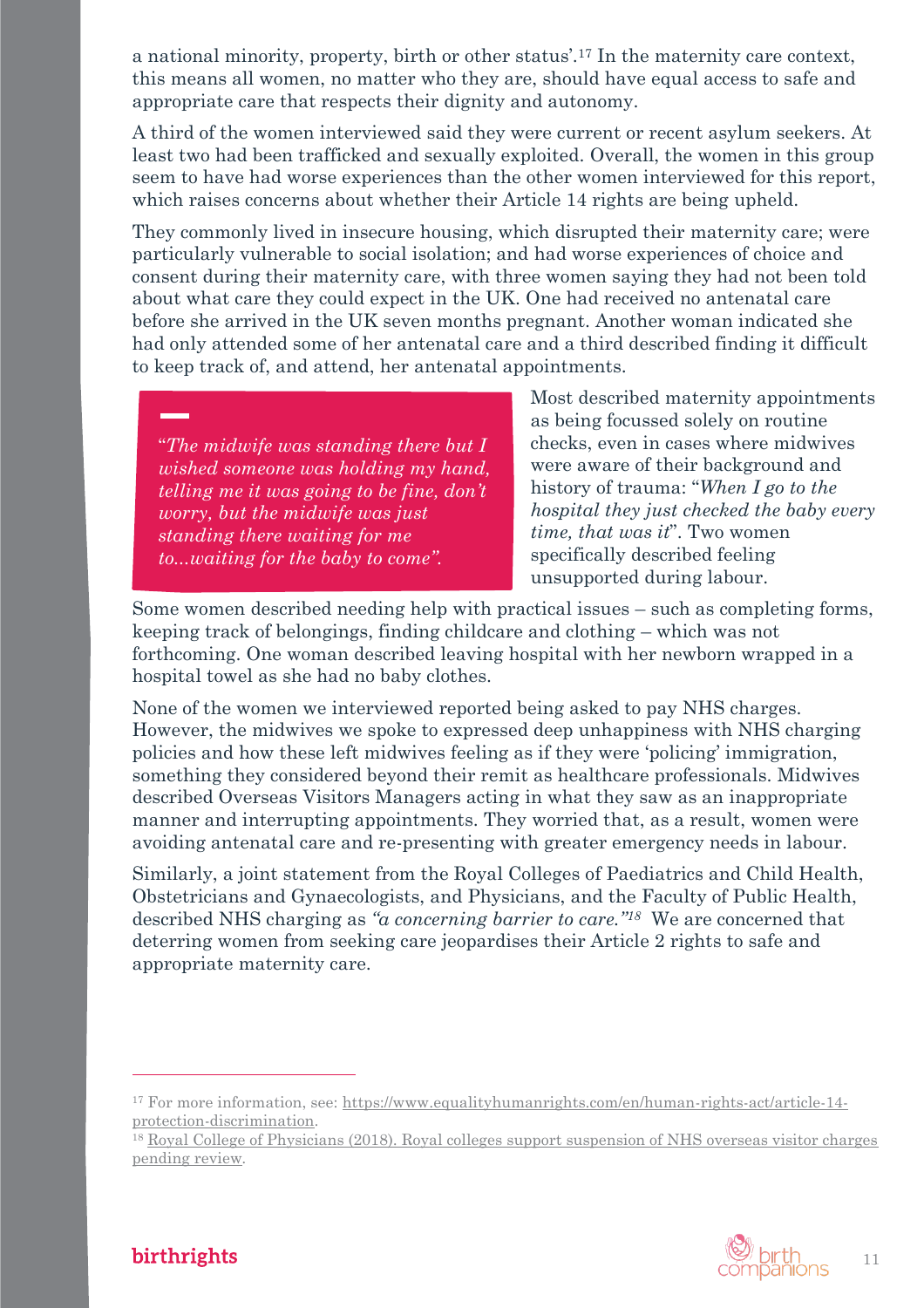#### **Theme four: Housing and hardship**

Human rights are directly relevant to housing. For women provided with housing by statutory bodies, Article 8 rights to a private and family life may be engaged if housing is either not provided or is not suitable to the extent that it interferes with private or family life.<sup>19</sup> Our research also found cases where housing directly impacted on women's rights to access safe, appropriate and dignified maternity care.

As previously mentioned, many of the women described living in insecure and unsuitable accommodation. Some described their housing as unclean, unsafe and unsuitable for a baby. One woman talked about being trapped in her flat due to mobility issues and being unable to wash properly at home as she could not access the shower without help. She required specialist transport to access maternity care, which, when booked, did not always arrive. Others described how housing problems caused or exacerbated mental health problems.

Many of the women were in housing officially designated as 'temporary', although a number had been in the same accommodation for months or even years. This temporary housing was described as "*depressing"* and "*like a prison sentence"*. Professionals talked about women who had left violent relationships being re-housed in accommodation blocks where domestic violence was frequent.

Midwives said they had little influence over housing describing it as a "*complete nightmare"*. Similarly, women perceived housing services as unresponsive both to them and to the professionals involved in their care. One said she wished *"establishments could work together*". Another commented "*no one will do nothing"*.

*"No one takes ownership…It's not a safeguarding issue. It's not a social services issue. It's not a midwife's issue. It's not a health visitor's issue. It's not a GP's issue"*.

Professionals described how some women were moved just before their due date and others being 'stuck' on the postnatal ward because they had no home to be discharged to. In one case, midwives described a woman losing her housing allocation after experiencing a stillbirth. Private housing was described as *"very difficult*" and landlords as "*exploitative*" at times.

Professionals described how housing issues have a direct impact on maternity care. Women in temporary accommodation were reported to be less likely to access either continuity of carer or services based on long-term therapeutic relationships, than women living in stable homes. We heard examples of women living in insecure or inappropriate accommodation who were unable to find a safe place to be during their early labour. In these cases, women might not feel confident enough to explain this to a health professional, who also might not think to ask.

The birth companions we spoke to described supporting women who had to experience early labour outside in the street or elsewhere in the hospital, because they had nowhere else safe to go or because travel costs were prohibitive. One woman we interviewed was only able to stay with her newborn on the neonatal ward after she



<sup>&</sup>lt;sup>19</sup> For more information see [Shelter Legal \(2019\). Human rights challenges.](http://england.shelter.org.uk/legal/homelessness_applications/challenging_la_decisions/human_rights_challenges#2)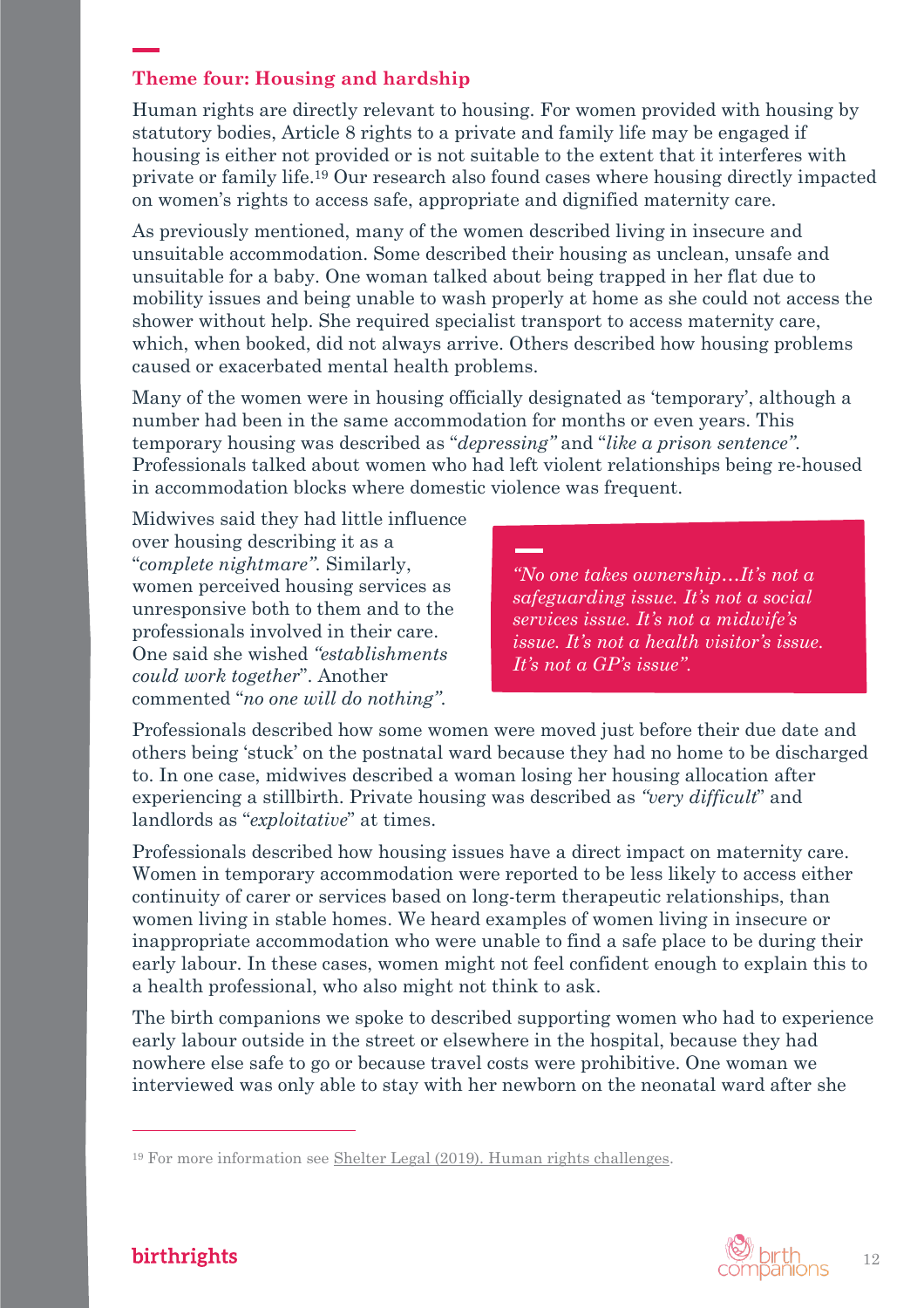explained she could not afford travel costs to visit more than once a week and a neonatal nurse found her somewhere to stay.

These examples raise serious questions about whether housing issues are jeopardising women's rights to safe and appropriate maternity care, to dignity, to a private and family life and to non-discrimination.

#### **Theme five: Specialist midwives and continuity of carer**

Access to continuity of carer and specialist midwife support can be pivotal to ensuring women have their rights to safe, respectful and personalised maternity care upheld. The positive examples shared by both women and professionals are testament to this.

"*That's why…midwives are so important because we are the key, it's an opportunity, it's a way in."*

Professionals commented that high quality midwife care offers a significant opportunity to engage women with their maternity care and with wider support services: *"Often women can really see the value in midwives. I think they can understand what our job is."*

No women experienced full continuity of carer before, during and after childbirth, but over half the women had received some continuity of carer during their antenatal care. While continuity was not tightly defined ahead of the interviews, these women all described having a midwife who provided most of their antenatal care, and with whom they built a relationship. One described how her midwife had made sure she was on duty for the woman's birth.

Almost all of those who experienced continuity of carer were very positive, particularly about the opportunity to build a relationship of trust with their midwife and to be better understood as a person. Many women who had some continuity of carer said their midwife *"showed empathy"* and "*listened*"*,* enabling them to *"talk to them about anything"*. Another said her midwives took care to make her hospital stay as good as possible, recognising the difficulties she faced at home. However, one found it difficult to build trust with a male midwife within her care team.

Women who did not have continuity of carer said they would have preferred it: *"it's better for you to have just one person. It's no good to have different one…explain over* 

*and over again".* When asked what one thing would have improved their care, two women specifically stated continuity of carer and better communication. One woman said she appreciated professionals checking the records from her previous pregnancy to inform their care.

*"You can never know what is best for somebody unless you talk through to them and hear what their views are."*

Five of the twelve women described their midwife in a way that implied they were a specialist midwife. These women also described positive experiences. In two cases women described how their midwife helped them engage with their maternity care by doing home visits; helped to arrange transport for one woman who needed it because

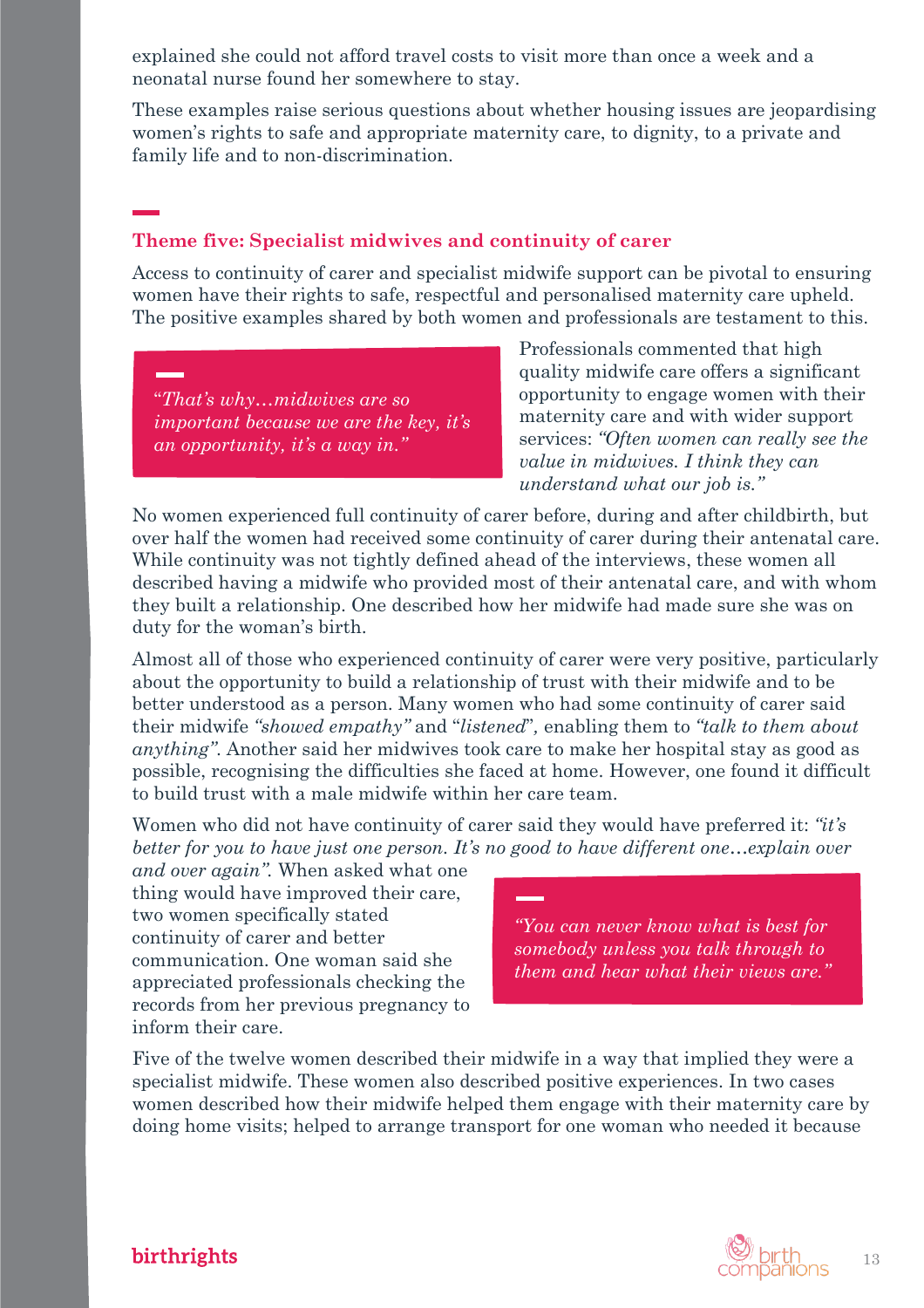of physical disability; and re-booked appointments for another when she struggled to attend because of work.

Whilst many of the women who saw different midwives for most or all of their care described instances of midwives being *"kind"*, a few described feeling judged: *"they treated me like a criminal"*. Others described missed opportunities to talk about problems that were causing stress because: *"no one asked me"*.

Midwives said they felt that more specialist provision is required across the country. Specialist midwives emphasised the importance of professional autonomy, flexibility and support from managers to meet the different needs of women. They described the importance of developing relationships of trust with their clients, so women can speak honestly and openly.

The value placed on continuity of carer, and specialist support, by both women and professionals, underlines the importance of these models for rights-respecting care. However, professionals also felt that in order to care for all women, midwives in general – not just specialists – needed the skills and confidence to support those with complex needs, enough time in appointments and the knowledge of what to do when women disclose complex needs. These findings reflect the Royal College of Midwives' calls for sufficient investment and staffing levels to implement continuity of carer<sup>20</sup> and the welcome focus on complex needs in the Nursing and Midwifery Council's draft Future Midwife proficiency standards.<sup>21</sup>

Both women and midwives emphasised the importance of kindness, openness, honesty and equality. One woman said professionals should *"just everybody be kind and helpful"* – echoing the words of one midwife, that professionals should *"just be nice and treat everyone the same*"*.* This goes to the heart of rights-respecting care.

#### **Theme six: Navigating multiple systems and services**

Both women and professionals we spoke to described how engagement with multiple services could impact on access to and experience of maternity care. All women have the right to safe and appropriate maternity care (Article 2) and to equal treatment (Article 14), so women facing severe and multiple disadvantage deserve additional support to ensure they do not fall through the cracks between services.

Many of the women interviewed were in contact with multiple support services across the NHS (including obstetric care, existing healthcare, and specialist maternity services, such as for gestational diabetes); as well as across housing services, children's social care and perinatal mental health and counselling services. Some reported that multiple appointments could be hard to manage and travel *"very expensive"*.

*newborn infants who are made vulnerable as a result of factors including social exclusion, poverty, legal status, mental health, disability, violence, sexual exploitation, or clinical circumstances."*



<sup>20</sup> Royal College of Midwives (2018). *[Position Statement: Midwifery Continuity of Carer \(MCOC\)](https://www.rcm.org.uk/media/2946/midwifery-continuity-of-carer-mcoc.pdf)*.

<sup>21</sup> Nursing and Midwifery Council (2019). *[Future midwife: standards of proficiency for midwives \[Draft -](https://www.nmc.org.uk/globalassets/sitedocuments/midwifery/future-midwife-consultation/draft-standards-of-proficiency-for-midwives.pdf) [January 2019\]](https://www.nmc.org.uk/globalassets/sitedocuments/midwifery/future-midwife-consultation/draft-standards-of-proficiency-for-midwives.pdf)* which include knowledge, understanding and ability to advocate for *"women and*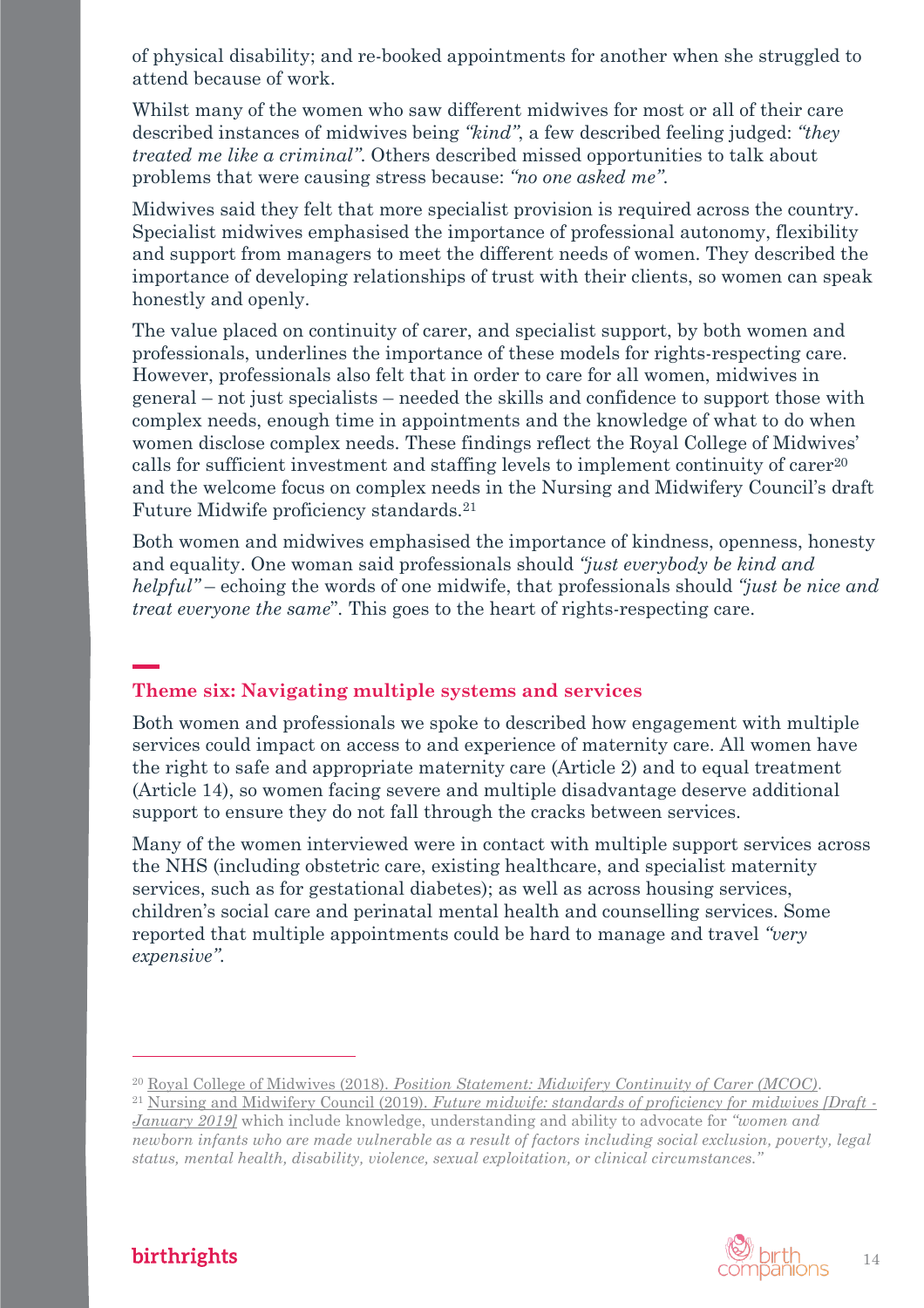*"You're a bereavement counsellor. You're a housing support person and all these other things"*.

In these situations, specialist midwives described themselves as *"holding it all together*'. However, they pointed out that this specialist care comes to an abrupt end after childbirth – a time many women already find challenging. Even extended

postnatal specialist midwifery care ends at 28 days after birth. This means unless women can access specialist health visitor services, there is a gap in care at a time when some feel particularly vulnerable. This is even more of a challenge for women whose care transfers to a new local area after birth.

Poor information sharing between systems and services was described as a significant obstacle to providing full continuity of care. IT systems were often incompatible or inaccessible, and information sharing often dependent on professionals having the time and flexibility to pursue individual personal contacts. Professionals reported that without access to information about a woman's situation, it is difficult to keep the woman safe, provide holistic care and avoid what one professional described as *"start again care"* each time a woman accessed a new service. This is particularly relevant where women are moving between boroughs due to unstable housing, or because their maternity care, social care or health visiting transfers to different teams or Trusts in the postnatal period.

Professionals commented that not all support services were consistently available and referrals were not always accepted. Mental health service provision varied by area, and gaps were identified in the care of women moving from Child and Adolescent Mental Health Services (CAMHS) to adult services, and in the care of women with moderate mental health needs. Children's social care was feared by some women: *"I was so scared of social services… all you heard they take your children away from you"*, although most reported good experiences after referral.

Services did not always respond to women's needs. One midwife said that in some cases, women she had referred to adult social care were actually seen by children's social care. In other cases, women were unable to access the support they needed because of their personal circumstances and the complexities of their needs.

Support was also not always available for women already caring for older children. One woman, an asylum seeker who had been moved very recently, had not been able to get support from social services before she went into labour. This meant she had to leave her daughter with an unwilling new neighbour, because she didn't know anyone else and because the ambulance wouldn't allow the child to accompany her to hospital.

Professionals described little to no support for women who had their baby removed by social services and that: *"as a society, we let those women down"*. They described support services falling away once women no longer had a baby with them. Two midwives described going *"on my own to homes that are not safe, just to make sure the woman is okay"*.

*"It reinforces to them that they have no value… It's like saying, 'Actually, you only mattered up to the point you were pregnant. You're almost like a vessel and then once the baby is out, we are not worried about you anymore".* 

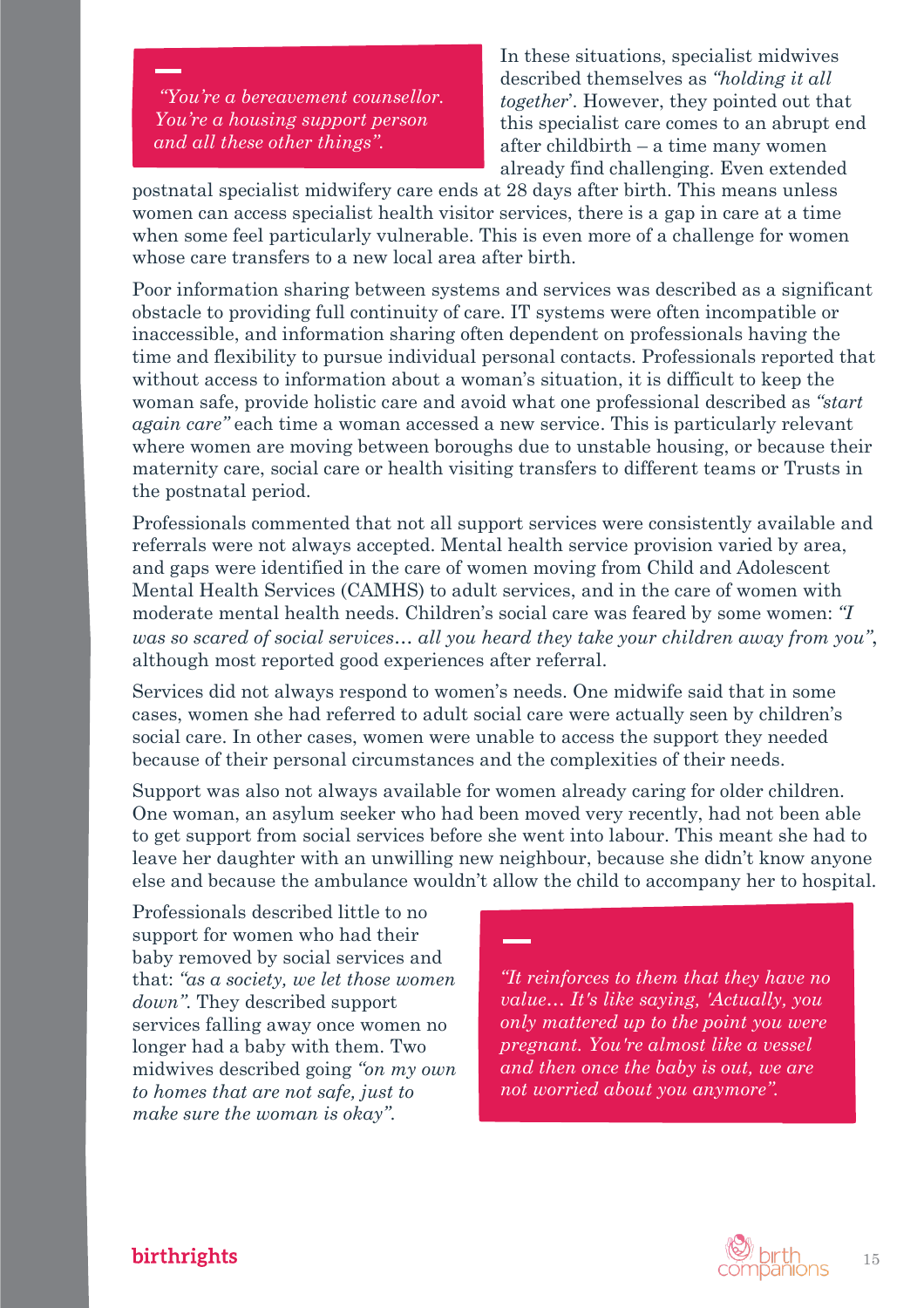A rights-based approach reminds us that women are human beings, not means to an end; that women's health and lives matter just as much as their babies'. All services need to ensure that women facing severe and multiple disadvantage are valued, respected and supported.

### **Conclusion**

Our research highlights the human rights issues experienced by women facing severe and multiple disadvantage during pregnancy, birth and postnatal care. Common themes were expressed by both the women themselves and the professionals who cared for them. In many cases, we heard of experiences which suggest that women's rights to safe and appropriate care, to autonomy and dignity, to a private and family life, and to equal treatment are not being protected. We also heard many examples of good practice, particularly where continuity of carer or specialist midwifery were in place, supporting women to "hold it all together" through and beyond their maternity care.

Although the sample group for our research was small, the rich stories echo many findings from other organisations about the particular barriers encountered by pregnant women already facing severe and multiple disadvantage. Birthrights and Birth Companions are committed to addressing these issues in our own organisations, and in partnership with each other and with wider stakeholders.

This year, Birthrights will review our existing factsheets and resources on women's rights in childbirth, to improve their accessibility and reach. Birthrights will work with Birth Companions' team of women with lived experience of disadvantage to codesign new products. Birthrights will also feed the examples and experiences from this research into our training for frontline healthcare professionals, to support their understanding and response to women facing disadvantage.

Birth Companions will work to ensure that the voices of women with lived experience can help inform and shape service improvements in many of the areas highlighted in this report – particularly in relation to housing, trauma, and temporary or permanent separation from children. We will work with local maternity systems and commissioners to explore better ways to help the most disadvantaged women navigate multiple services, and support ongoing work to unlock the full potential of increased continuity of carer.

We know NHS England, the Royal Colleges of Midwives and of Obstetricians and Gynaecologists and other partners are equally committed to ensuring all women receive safe, respectful and personalised maternity care. We welcome the focus – in the maternity transformation programme and the NHS Long Term Plan – on achieving this goal, and we look forward to working together to reach it.

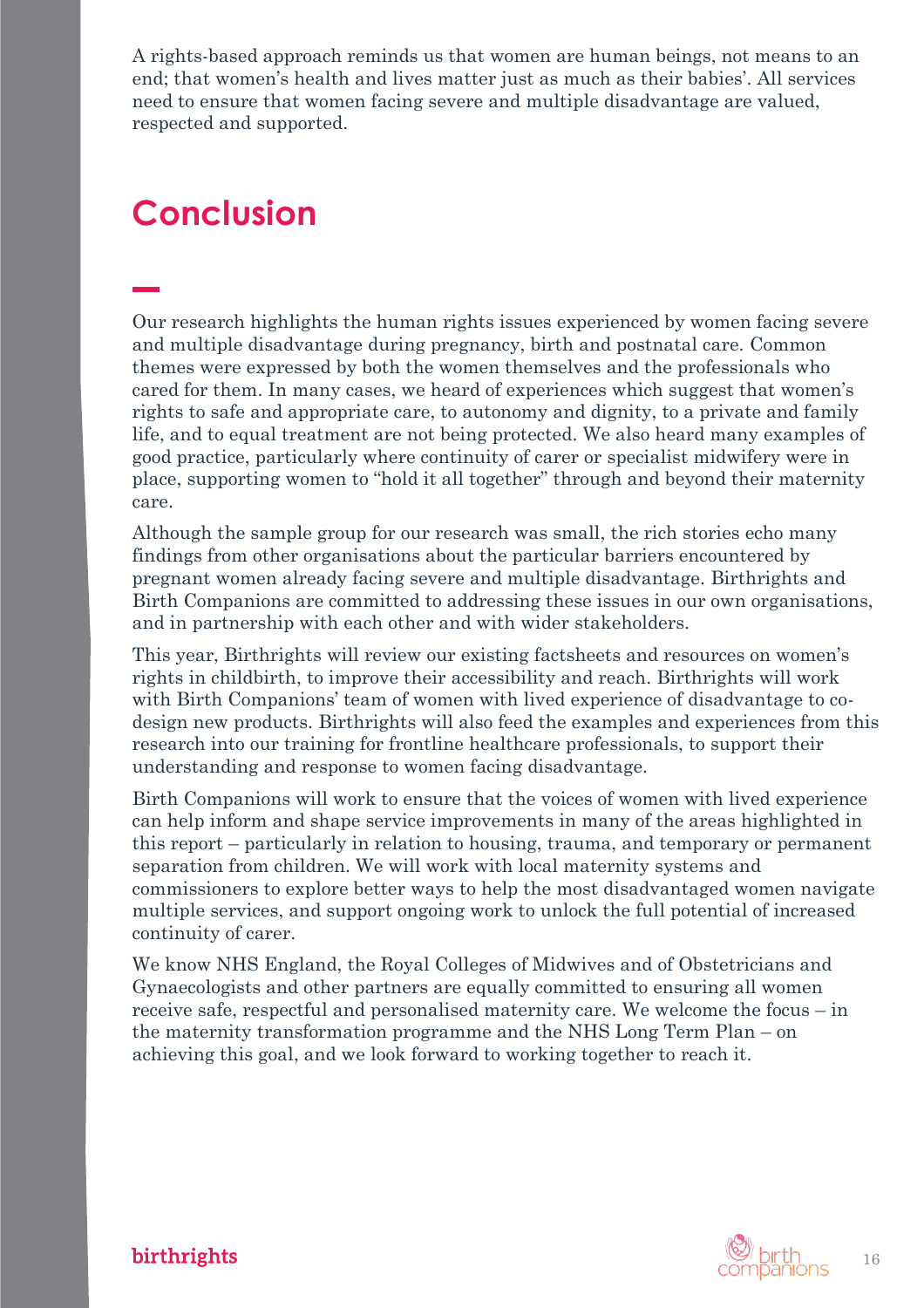### **Our action plan**

**Birthrights and Birth Companions have worked with a wide range of stakeholders to co-produce actions in response to** *Holding it all together***. These have included women with lived experience of severe and multiple disadvantage during pregnancy, birth and early motherhood, NHS England, the Royal College of Midwives (RCM), the Royal College of Obstetrician and Gynaecologists (RCOG), and experts from across maternity care, family support services, local government, housing, and the voluntary and community sector (VCS). We look forward to continuing to work in partnership with these individuals and agencies, and with others, to ensure the human rights of women facing disadvantage are upheld during pregnancy, birth and early motherhood.**

#### **NHS England and NHS Improvement**

- Ensure all workstreams across the Maternity Transformation Programme are developed and implemented with the needs of women facing multiple disadvantage as a central consideration.
- Incorporate the insights from *Holding it all together* and the evidence base on multiple disadvantage into the NHS Long Term Plan implementation framework and associated support packs for Local Maternity Systems (LMS), to ensure a strong focus on the needs of women facing multiple disadvantage.
- Include multiple disadvantage within the NHS Long Term Plan continuity of carer targets, to work alongside the existing focus on BAME groups and those in disadvantaged areas. This should prioritise those at greater risk of missing out on this care due to unstable housing or asylum and migration issues.
- Analyse the birth outcomes of women with factors of multiple disadvantage gathered in LMS datasets to understand both the impact of multiple disadvantage generally and the impact of continuity of carer and other targeted forms of care on outcomes.
- Prioritise and resource the implementation of the IDECIDE decision-making tool, designed to support choice and consent, so it can be rolled out effectively to women and healthcare professionals, with support from Birthrights, the RCM and RCOG.

#### **NHS trusts, Clinical Commissioning Groups, Local Maternity Systems and Integrated Care Systems**

- Review and adapt data collection to include factors of multiple disadvantage at women's booking appointments and throughout their care, in order to understand prevalence and cooccurrence at a local level.
- Develop co-produced care pathways for women and families experiencing multiple disadvantage.
- Ensure sufficient provision of accessible information and language support, including interpreting services, so there is a consistently high quality and responsive offer for all women who need or may benefit from this.



#### birthrights

17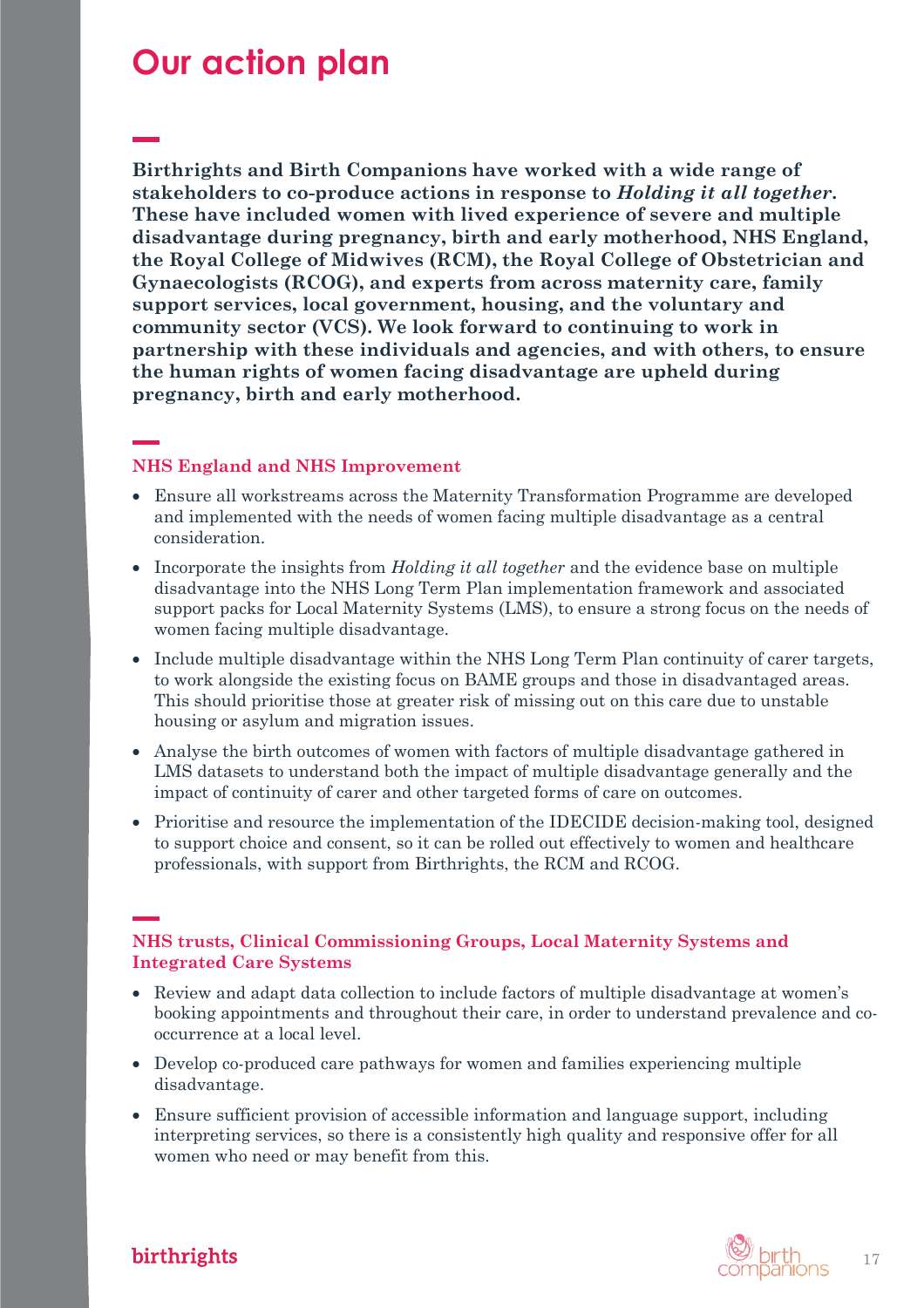- Commission specialist midwifery services shaped by local need and protected as a 'core function'.
- Identify and support at least one obstetrician in each Trust with a special interest in working with women with severe and multiple disadvantage.
- Embed housing and other local authority services in the governance, planning and service delivery of Integrated Care Systems. This should include the active involvement of housing services in the community hubs being rolled out as part of the Maternity Transformation Programme.
- In line with the NHS Long Term Plan, ensure data is securely integrated across health and care services, and within and beyond the NHS, so professionals are empowered to efficiently and effectively support women navigating multiple services.
- Ensure the experiences and views of women facing multiple disadvantage are actively sought, supported and valued by Local Maternity Systems, through the work of Maternity Voices Partnerships and more widely. This should include improved, 'safe' feedback mechanisms, access to de-briefing opportunities and other relevant, tailored systems of review as well as involvement in the co-production of pathways and co-design of services.
- Explore and trial care-coordinator or 'maternity navigator' roles for perinatal women facing multiple disadvantage, building on existing successful models.
- Develop a specific care pathway for women whose infants are removed through the Social Care Act in partnership with local authority services and women and families with lived experience. The proposed or likely removal of an infant should trigger an automatic referral to this pathway.

#### **National Institute for Health and Care Excellence (NICE)**

- Update NICE Guideline CG110 to reflect the reality of multiple disadvantage, using the evidence base to broaden the definition of complex social factors and acknowledge the impact of co-occurrence of multiple factors on pregnancy and birth.
- Use the evidence on effective care of perinatal women and families experiencing multiple disadvantage to develop specific recommendations for this group within CG110.

#### **Department for Health and Social Care**

- Ensure the forthcoming Prevention Green Paper addresses health and social inequalities among multiply disadvantaged groups in maternity care.
- Explore funding changes to enable portability of care across system and geographical boundaries, in the spirit of the Personal Maternity Care Budgets being developed as part of the Better Births maternity review.

#### **Local authorities and Ministry for Housing, Communities and Local Government**

- Work with NHS partners, via Integrated Care Systems, to join up housing and other local authority services with maternity care, including actively engaging with the community hubs being rolled out under the Maternity Transformation Programme.
- Refer to women and families facing multiple disadvantage in national government housing allocation guidance, so local authorities are required to address their needs in local policies.